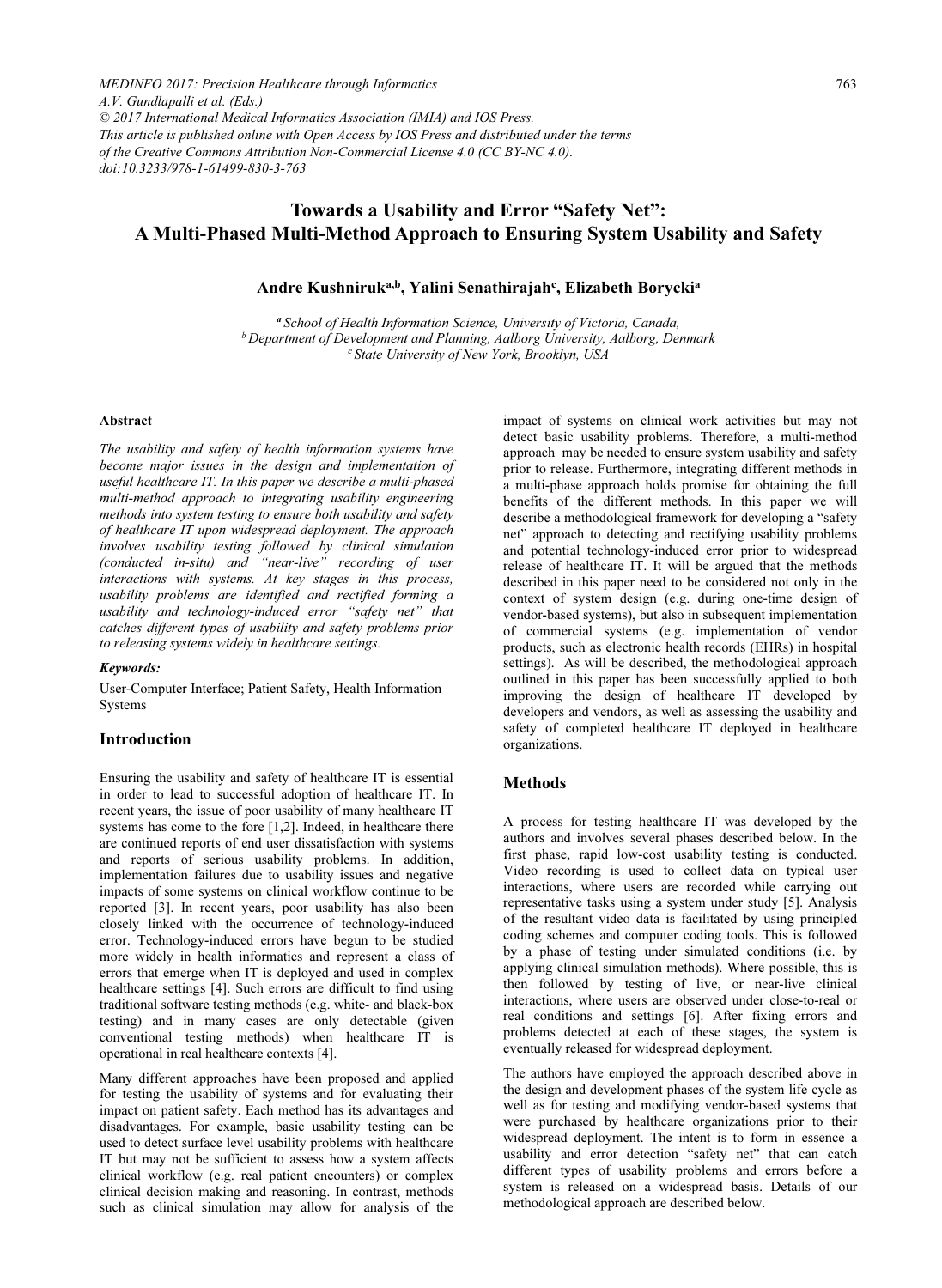#### Phase 1. Low-Cost Rapid Usability Testing

The detection of major surface level usability problems is key to ensuring overall system usability and safety, and although not sufficient on its own to ensure system safety, it is a critical first stage. An approach we have developed and applied is termed "low-cost rapid usability engineering" [5]. Using this approach, free or low-cost screen recording software is installed on computers used in the testing. Participants (e.g. health professionals, patients etc.) are asked to carry out representative tasks using the system under study. The interactions of the study participants are recorded (i.e. screen recording, audio recording and video recording of physical actions) in their entirety. Participants may also be asked to "think aloud" or verbalize their thoughts while interacting with the system. Approaches may include collecting user interaction data (e.g. computer screen interactions as movie files) along with audio of participant verbalizations. This approach to usability testing has been used in many studies and in our approach constitutes the first phase of the "safety net."

#### Phase 2. Error Correction from Usability Testing

The data collected in Phase 1 consists of digital screen recordings of one or more users (i.e. study participants) interacting with a system under study while verablizing their thoughts [7]. One approach to accelerating the process of analyzing this data has been to use predefined coding schemes, such as the one developed by the authors that provides categories of commonly detected usability issues [8]. Such schemes (in conjunction with video coding tools) allow for replay of the video data and coding of that data for key usability problems in close to real-time [5]. Identified usability problems are prioritized and presented to the development or implementation team in the case of vendor-based systems being deployed in healthcare settings. Decisions regarding which issues or problems to rectify at this point are discussed with the IT staff, taking into account the severity of the problems as well as other contingencies such as the release schedule and resources for modifying the system. In a number of our studies, we have found this stage to have a quick turnaround time, but system modifications may need to be restricted to fixing problems considered most urgent or severe. At this stage, issues identified are typically surface level usability problems.

#### Phase 3. Clinical Simulation

From our early experiences, it was found that Phase 2 usability testing alone is not enough to ensure the usability and safety of healthcare IT. As a consequence, the authors and colleagues have worked on developing low-cost rapidlyconducted clinical simulations [4]. We have defined clinical simulations as an extension of usability testing that includes not only observing representative users doing representative tasks, but also testing in representative or real environments (e.g. clinics with real or realistic workflow) [9-12]. This may involve using real (or realistic) testing scenarios in testing. Clinical simulations in our work have varied from use of actors to development of digital video patients used in testing interactions involving real or highly realistic tasks and workflows. For example, a clinical simulation may involve participants (e.g. physicians) interviewing a simulated patient while using a new electronic health record system or decision support tool to enter and record patient data. Data collection involves video and audio recording of all user interactions with systems under study.

#### Phase 4. Error Correction from Clinical Simulation

The analysis of the data collected from clinical simulations (e.g. video and audio data) is similar to that of the analysis of usability testing data. However, at this phase, the focus of analysis is typically on assessing the impact of systems on clinical workflow and healthcare activities. Coding schemes we have employed at this phase include categories for assessing impact of systems on decision making, reasoning, physician question asking, and also categories for identifying potentially negative impact such as increased time to complete tasks and workarounds that are potentially dangerous. In addition, from our experience we have found that surface level usability problems not detected from Phase 1 testing may also end up being identified in this stage. Major defects (e.g. negative system impact on clinical workflow) identified from clinical simulation are corrected, where feasible, before moving on to the next phase.

#### Phase 5. Near-Live Testing

In a number of studies we have conducted, after clinical simulation has been completed, we have moved to observe and record a limited number of user interactions with the system in a live setting, prior to widespread deployment or release [6]. This limited naturalistic testing involves setting up unobtrusive recording equipment (e.g. using free screen recording software installed on systems used) and allows us to collect data on use of the system in real contexts prior to full-<br>scale product release or healthcare organization product release or healthcare organization implementation. Issues at this stage include obtaining institutional review board consent for collecting data that may involve real patients. Whether this additional level of testing is feasible depends on gaining organizational access to settings and contexts in which a system will be ultimately deployed (e.g. a hospital ward, or even an operating room off hours).

#### Phase 6. Error Correction from Near-Live Testing

From our work we have found that limited naturalistic testing almost invariably uncovers further issues that could not have been found from usability testing or clinical simulation alone. Major concerns or issues that are identified are brought to the attention of the design/implementation teams, with problems warranting immediate fixing being rectified prior to widespread system release.

#### Phase 7. Widespread Deployment and Continual Monitoring

Upon completion of the phases described above, the system can be released on a wide scale with greater confidence that major issues have been detected before "going live". This may involve releasing a healthcare IT software product to the market, or the widespread deployment of a vendor system throughout a hospital or health region. Continual monitoring of system use, in terms of possible usability problems or errors, is recommended. As shown in Figure 1, the safety net approach can be considered a cyclic process, with each phase leading to the correction of different types of errors. Figure 1 also shows the need for continual error monitoring (and correction), once the system is in use.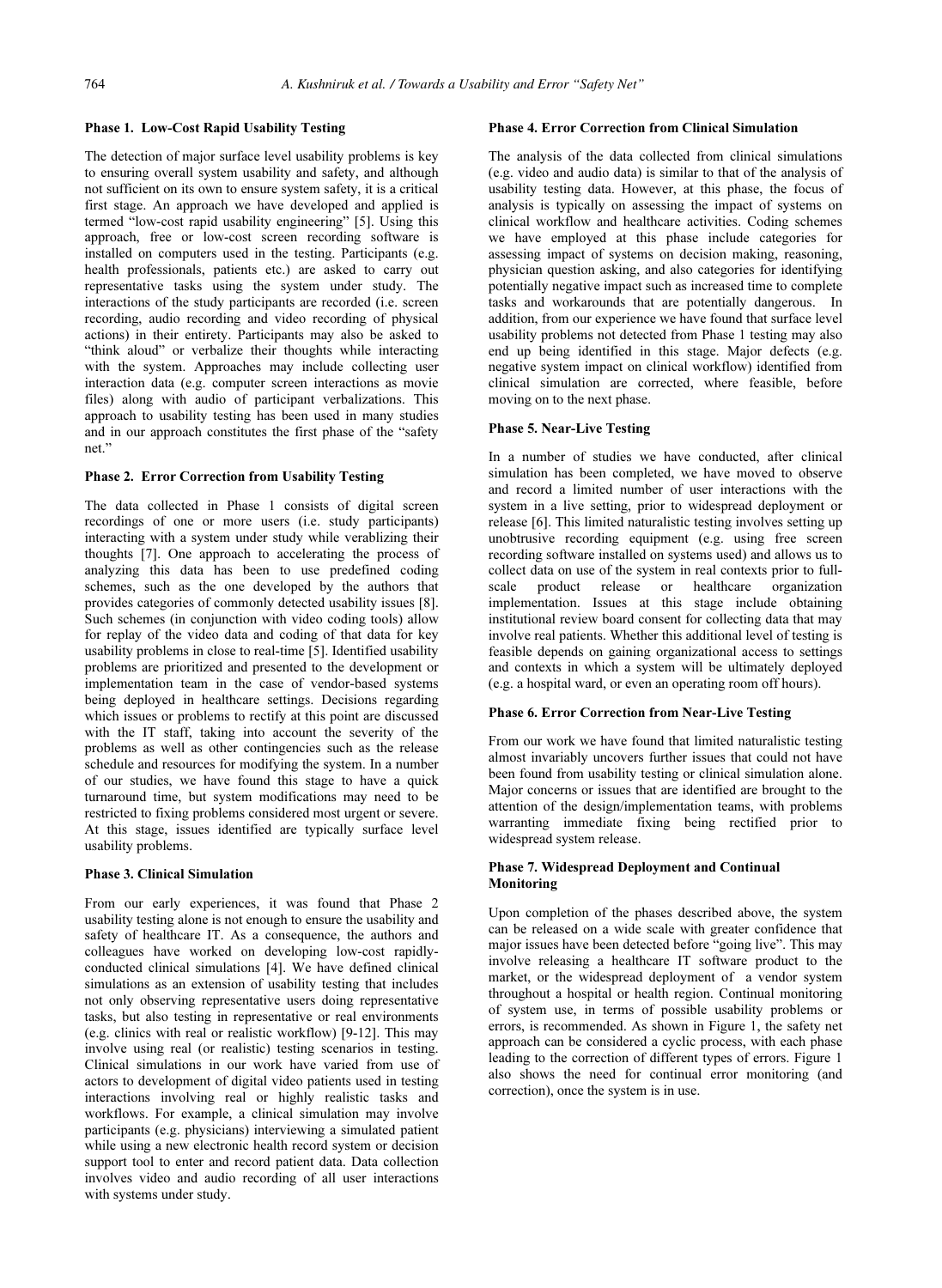

Figure 1– A safety net approach for usability problem and error detection.

In Figure 1 we can also see that the approach attempts to identify and rectify as many usability problems and errors as possible before widespread deployment and implementation. At the top of Figure 1, we can see that after initial system design is complete, low-cost rapid usability testing can be employed to correct surface level usability problems. This is followed by clinical simulation and near-live testing. At each stage different types of errors are identified, with surface level usability problems typically detected during low-cost rapid usability, while issues around workflow are more likely to be detected in subsequent phases. The dotted lines in Figure 1 illustrate the "sieve" part of the safety net, which is designed to catch as many errors as possible before a system goes to widespread deployment, as illustrated in the lower part of Figure 1. Once deployed, continual monitoring for usability and feedback from error reports from end-users may need to iteratively trigger further cycles of usability analyses, as indicated by the arrows in the right side of Figure 1.

## Results

We have applied the multi-method, multi-phased approach described in this paper in a number of assessments of EHRs, decision support systems (DSSs) and mobile health applications. A finding emerging from our work is that the types of errors and usability problems detected at each phase are different, and that therefore, a multi-phased approach was needed to detect the widest possible range of problems. For example, early phase usability testing (in Phase 1) typically uncovered surface level usability problems, while testing

involving clinical simulations (Phase 2) typically detected issues related to impact on clinical workflow, including identifying potentially dangerous workarounds. In Phase 3, near-live testing typically revealed a range of contextual issues that would not have otherwise been predicted by the previous phases. It should also be noted that surface level usability problems (and even software programming errors not caught by traditional white- and black-box testing) were typically detected throughout all phases of the approach (i.e. even during clinical simulations and live or near-live testing, usability problems would still be detected that had not been found in Phase 1). The approach thus provided a usability and technology-induced error "safety net", without which serious usability problems and errors would have found their way into actual system use and patient care.

In development and refinement of healthcare IT during the design and prototyping phases, our early work employed components of the approach described in this paper, specifically classic usability testing of an EHR was followed by clinical simulation of a commercial EHR system, where actors played the part of a patient while study participants (e.g. physicians) interacted with the system to handle patient cases [13].

In more recent work, we are adapting some of the approaches described in this paper to the testing of a novel, composable user interface designed to allow for near-live testing using remote usability engineering methods [14]. This will take place in two phases, the first being detailed, comparative, inperson, near-live testing in crossover studies of commercial and experimental systems, in which the user is asked to create interfaces in the composable system, and both systems are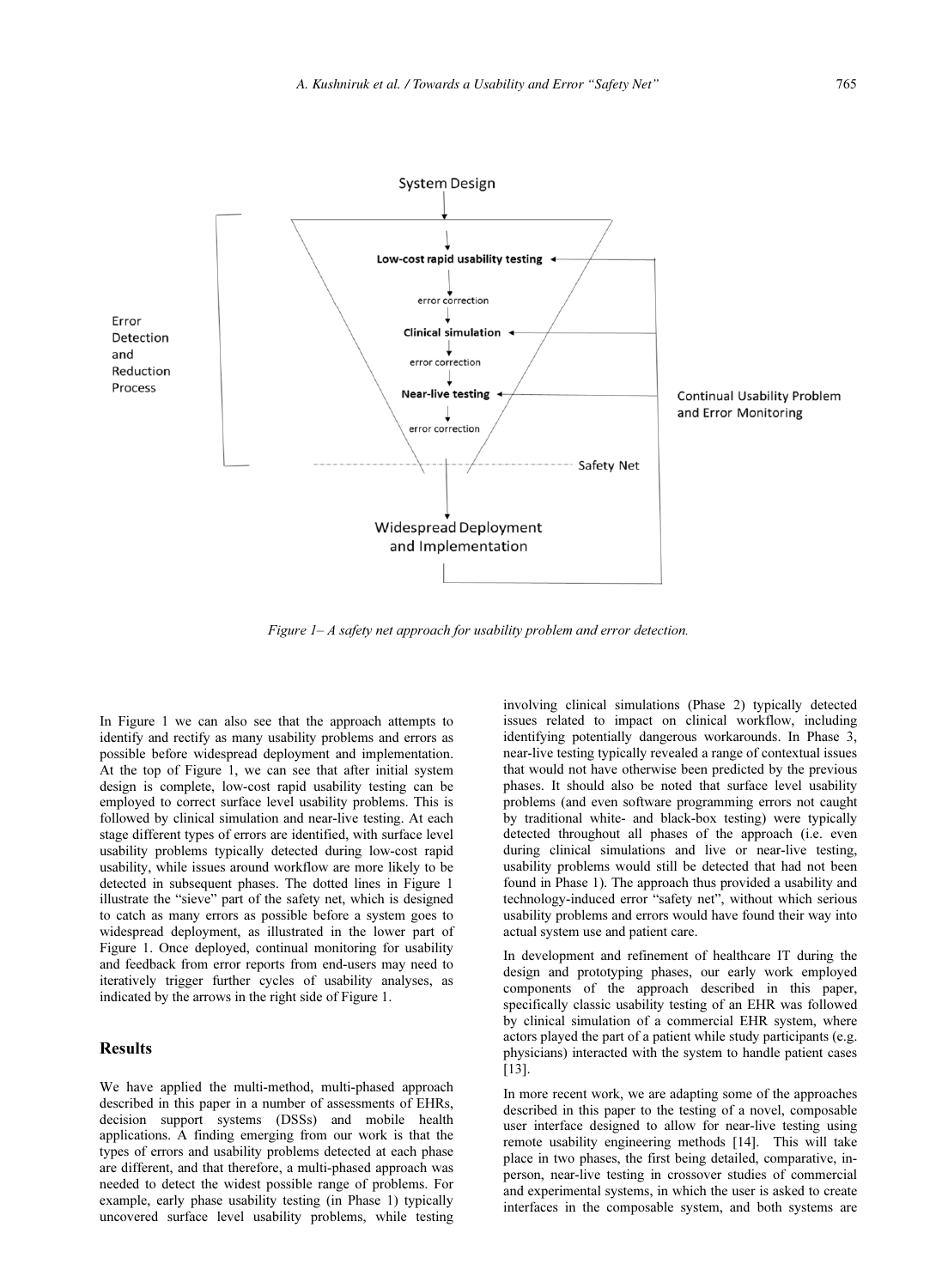evaluated as to user behavior and diagnostic accuracy. Another phase is testing larger numbers of subjects via remote near-live testing, in which software working in the background records user actions and generates a video. The ability to send users a link and have them perform tests at a distance, without in-person meetings, allows far larger numbers of subjects and testing of sharing functionality, which is expected to yield new insights about composable systems and clinician cognitive processes and communication.

The approach described in this paper has also been applied to ensure that the implementation of vendor-based products (e.g. EHRs) as well as their extensions (e.g. addition of decision support capabilities to an EHR) do not inadvertently introduce serious usability or safety issues when implemented in hospitals. Along these lines, we have successfully employed parts of the approach as well as the full approach on a number of projects. In one study, we employed the full multi-phased approach in the implementation of clinical guidelines within a commercial EHR product [6]. In Phase 1 of the approach described in this paper, basic usability testing was conducted. This testing identified a range of surface level usability problems, such as navigational issues, consistency problems and the need for improved layout and wording of alerts. This included the need to relabel alerts that appeared on the screen and to make them more conspicuous to the physician's eye (these issues were rectified in Phase 2). In Phase 3, a clinical simulation was conducted involving participants (8 physicians) interviewing a simulated digital patient (from which they could ask for patient information) in order to assess the impact of the system on clinical workflow. Analysis of the video data from these simulations (conducted in Phase 4) indicated the introduction of the guidelines inadvertently changed physician workflow in a number of unexpected ways. For example, some participants found that the alerts were triggered too early, before the participant had a chance to review the patient's information and data. As a result, alert triggering mechanisms were modified during Phase 4. In Phase 5, limited naturalistic testing was conducted and defects detected from this phase were rectified in Phase 6, prior to widespread release of the guidelines. A subsequent clinical trial showed a high rate of uptake of the guidelines by endusers in the hospital, in large part due to the multi-phased multi-method testing that was conducted prior to system release.

In another application of the approach, we employed these methods in the assessment of a medication administration system in a Japanese hospital. Phase 1 testing involved having 16 physicians and nurses interact with the system to carry out medication tasks while being video recorded. Phase 1 identified a number of specific usability problems, while issues with workflow as a result of the system (as well as potential technology-induced errors) were identified in Phase 3 using clinical simulations. In terms of problems at the workflow level, it was found that the system was inflexible and rigid during emergency situations, when there was a need to override the systems due to time constraints. Results of the phased multi-method approach led to refinement of the system to include emergency overrides, improved workflow and streamlined usability during the defect correction phases of the process [15].

### **Discussion**

In our work we have integrated a number of methods for ensuring system usability and safety. We found that each phase of this method detected different types of problems,

starting with surface level usability problems and leading to issues related to workflow, impact on physician cognitive processes, and patient safety. It is argued that such a multimethod phased approach is needed to create a "safety net" to detect and rectify a range of errors and problems prior to widespread system release. The approach described in this paper is beginning to be applied in healthcare organizations where usability and safety have been deemed of utmost importance in system implementations and deployments. Current areas we are working on include streamlining the methods and processes involved to shorten the time taken for analysis (using published coding schemes and computer tools) and increasing dissemination of the approach through demonstration projects at key healthcare organizations worldwide.

### Conclusions

The usability of healthcare IT continues to be a problem, with reports of systems that are unusable and in some cases unsafe. One approach has been the development of guidelines and regulations to improve the situation [17-19]. In another direction, to address these issues, the authors have developed a methodological approach that involves several phases of data collection and analyses. This approach begins with low-cost rapid usability testing, followed by a phase of clinical simulation and finally near-live or live testing involving a limited number of participants. Our experiences with this approach has indicated that by applying this "safety net" approach, a wide range of issues and problems can be detected (and rectified) prior to widespread release of healthcare IT systems. Areas of future work include demonstrating the costeffectiveness of the approach and disseminating information about it more widely. This method can become incorporated in healthcare IT practice as there is a need to enhance patient safety through improving the usability of healthcare IT.

#### Acknowledgements

This work is supported by the Agency for Healthcare Research and Quality (AHRQ) grant R01HS023708.

#### References

- [1] B. Middleton, M. Bloomrosen, M.A. Dente, B. Hashmat, R. Koppel, J.M. Overhage, T. H. Payne, S.T. Rosenbloom, C. Weaver, J. Zhang, Enhancing patient safety and quality of care by improving the usability of electronic health record systems, J Am Med Inform Assoc 20 (2013), e2-8.
- [2] A.L. Kellermann, S.S. Jones, What it will take to achieve the as-yetunfulfilled promises of health information technology, Health Affairs 32(1) (2013), 63-68.
- [3] E. Jamoom, P. Beatty, A. Bercovitz, et al. Physician adoption of electronic health record systems: United States, NCHS data brief, no. 98. Hyattsville, MD. National Center for Health Statistics, 2012.
- [4] E. Borycki, A. Kushniruk, C. Nohr, H. Takeda, S. Kuwata, C. Carvalho, M. Bainbridge, J. Kannry, Usability methods for ensuring health information technology safety, Yearb Med Inform 8(1) (2013), 20-27.
- [5] A.W. Kushniruk, E.M. Borycki, Low-cost rapid usability engineering: designing and customizing usable healthcare information systems, *Healthc Q* 9(4) (2006), 98-100.
- [6] A.C. Li, J.L. Kannry, A. Kushniruk, D. Chrimes, T.G. McGinn, D. Edonyabo, D.M. Mann, Integrating usability testing and think-aloud protocol analysis with "near-live" clinical simulations in evaluating clinical decision support, *Int J Med Inform*  $81(11)$  (2012), 761-72.
- [7] A.W. Kushniruk, V.L. Patel, Cognitive and usability engineering methods for the evaluation of clinical information systems. J Biomed Inform 37(1) (2004), 56-76.